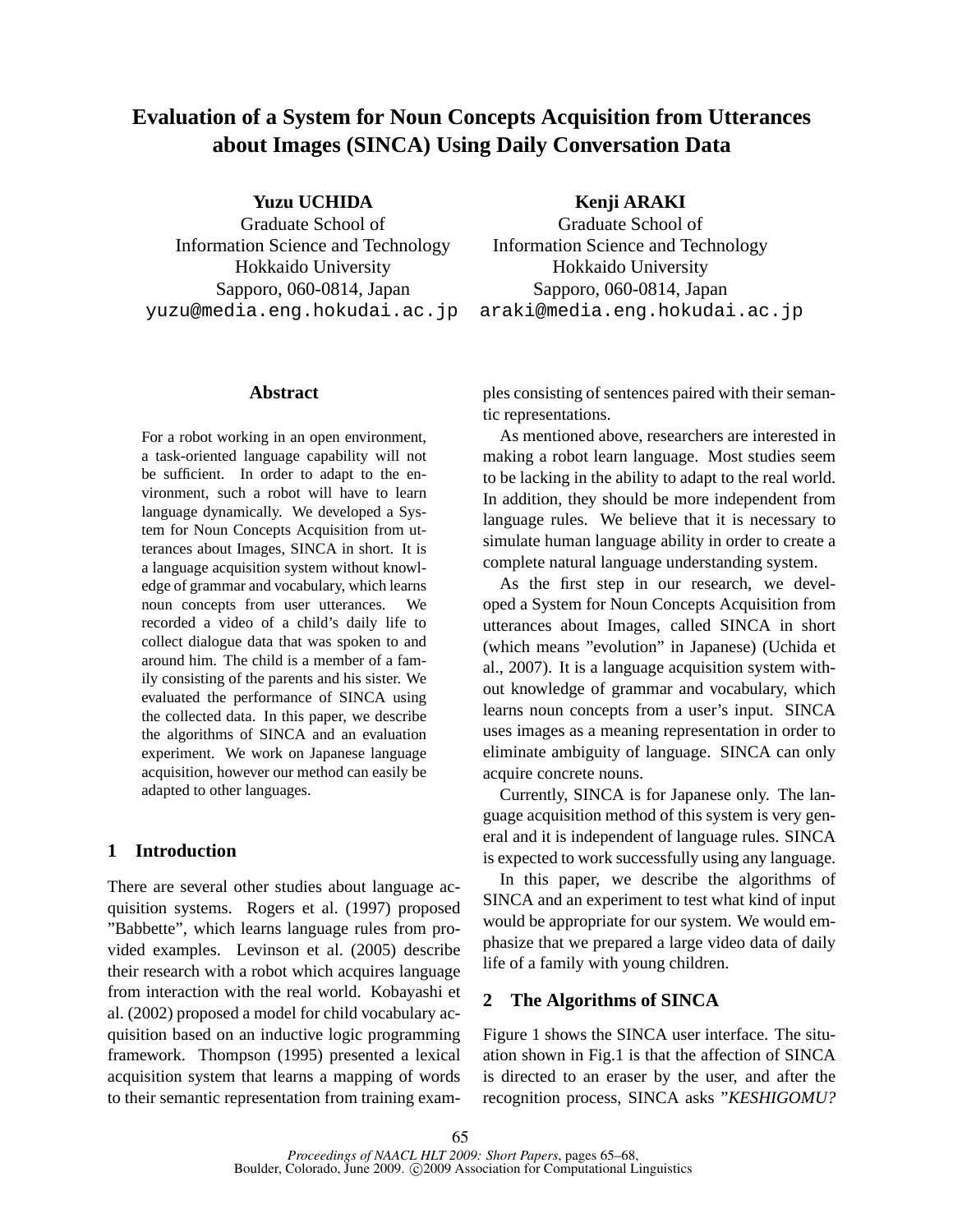

Figure 1: The SINCA Interface recognizing an eraser

### (Eraser?)."

We describe SINCA's process in detail in the following subsections.

#### **2.1 Input**

A user input consists of an image paired with a spoken utterance.

First, a user chooses an object *O* which he or she likes and captures an image of it with a web camera with 300,000 pixels effective sensor resolution. The user has to try to capture the whole object *O* in the image.

Next, a user imagines an utterance that an infant might be exposed to when listening to caregivers while gazing at the object  $O$  in the environment. The user enters the utterance on the keyboard as a linguistic input. The linguistic input is written in *Hiragana*, which are Japanese phonetic characters, to avoid the linguistic input containing some direct meanings as in the case of Chinese *Kanji* ideograms. This is also intended to standardize the transcription. SINCA does not carry out morphological analysis of the linguistic input, because we believe that infant capability for word segmentation is not perfect (Jusczyk et al., 1999).

Figure 2 shows some example inputs.  $<sup>1</sup>$ </sup>

# **2.2 Image Processing**

The ERSP 3.1 Software Development Kit<sup>2</sup> provides cutting edge technologies for vision, navigation, and



Figure 2: Examples of input data

system development. ERSP Vision included in the ERSP enables a robot or device to recognize 2D and 3D objects in real world settings where lighting and placement are not controlled. We use the ERSP vision for image processing. ERSP Vision informs the system whether the object in the present input image appears in the previously input images or not.

## **2.3 Common Parts**

When a user inputs an image of an object *O* and an utterance, the system extracts all sections of the string matching section of previously input utterances accompanied by the image of the same object *O*. We call these strings common parts. After this process, the system deals with them as candidates for a label for the object *O*.

The system provides every common part with a "basic score". The basic score is based on frequency of appearance and the number of characters, and indicates how appropriate as a label the common part is. The higher the score, the more appropriate the common part is. The basic score is defined as follows:

$$
SCORE = \alpha \times \frac{F}{PN} \times \sqrt{L}
$$
 (1)

where,  $\alpha$  is a coefficient which reduces the basic score if the common part has appeared with other objects than *O*, F is frequency of appearance of the common part with the images of *O*, PN is the number of use inputs with images of *O*, and L is the number of characters of the common part.

<sup>&</sup>lt;sup>1</sup>The Japanese words are written in italics in all following figures.

<sup>2</sup>Evolution Robotics, Inc.:ERSP 3.1 Robotic Development Platform OEM Software by Evolution Robotics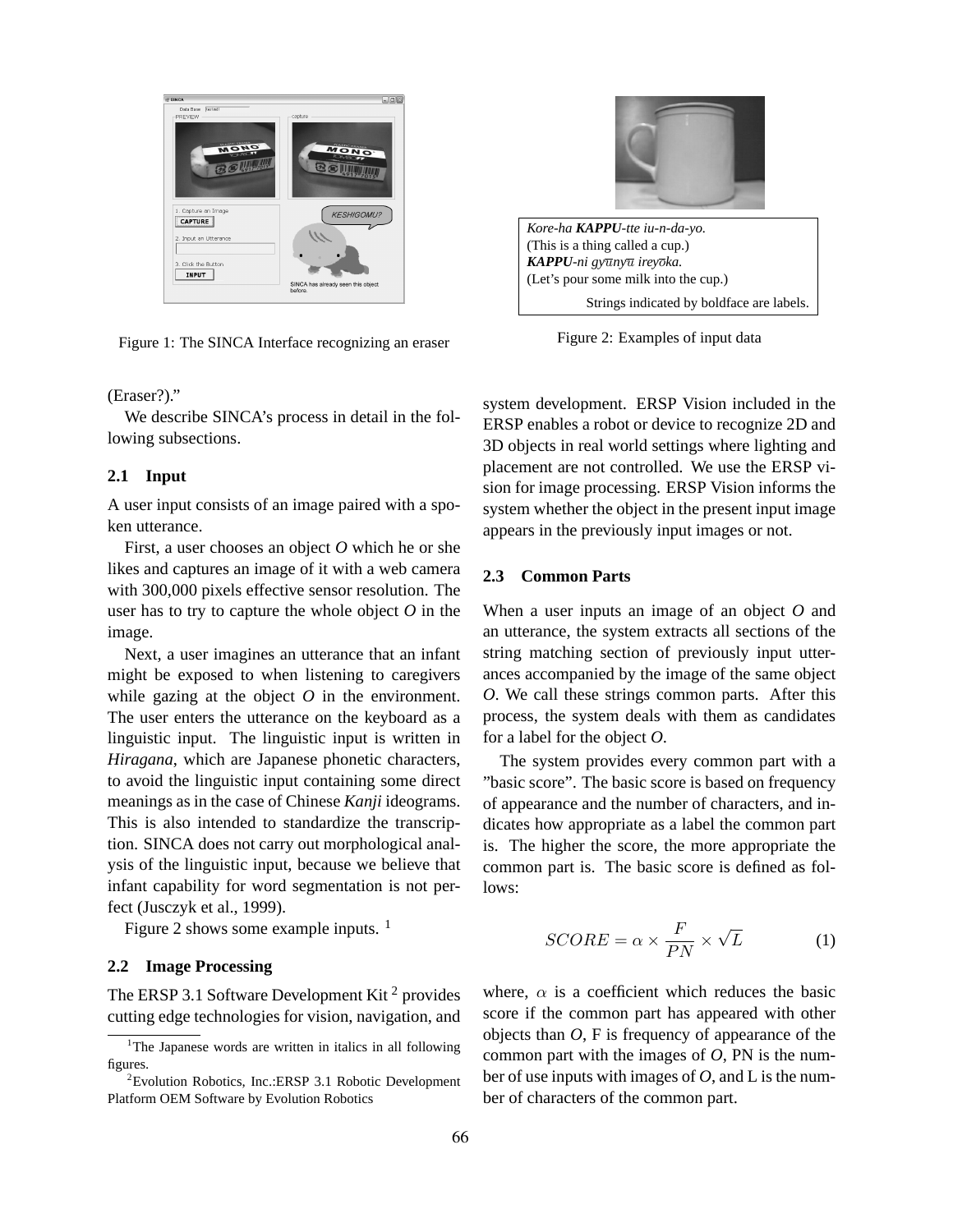#### **2.4 Output**

If the system finds a common part whose basic score exceeds a threshold, it outputs it as text. The reason for doing this is the assumption that there is a high possibility that such common parts are appropriate as labels.

A user evaluates an output by choosing one of the following keywords:

- Good : It is appropriate as a label.
- Almost : It makes some sense but is not proper for the label.
- Bad : It makes no sense.

Infants cannot understand these keywords completely, but they can get a sense of some meanings from the tone of an adult's voice or facial expressions. In our research, we use the keywords as a substitute for such information. The system recalculates the basic score based on the keyword chosen by the user. Specifically, the system multiplies the basic score by the coefficient  $\beta$  dependent on the keyword.

### **2.5 Acquisition of the Noun Concepts**

After repeating these processes, if there is a common part whose score is more than 30.0 and which has been rated as "Good", the system acquires the common part as the label for *O*.

## **2.6 Label Acquisition Rules**

Humans can use their newfound knowledge to learn their native language effectively. This system imitates humans' way with "label acquisition rules".

A label acquisition rule is like a template, which enables recursive learning for acquisition of noun concepts. The system generates label acquisition rules after acquisition of a label. When the system acquires a string S as a label for an object, the system picks up the previous linguistic inputs with the images of the object which contain the string S. Then, the system replaces the string S in the linguistic inputs with a variable " $\gamma$ ". These abstracted sentences are called label acquisition rules. An example of the label acquisition rules is shown in Fig.3.

If the rules match other parts of previoiusly input strings, the parts corresponding to the " $\gamma$ " variable are extracted. The scores of these extracted strings are then increased.

| <b>Acquired Label</b>                                   | : WAN-CHAN (a doggy)                      |  |
|---------------------------------------------------------|-------------------------------------------|--|
| Previous Input                                          | : Acchi-ni <b>WAN-CHAN</b> -ga iru-yo.    |  |
|                                                         | (There is a doggy over there.)            |  |
| Label Acquisition Rule : Acchi-ni $\gamma$ I-ga iru-yo. |                                           |  |
|                                                         | (There is $\gamma$ 1 over there.)         |  |
|                                                         | Strings indicated by boldface are labels. |  |

Figure 3: An example of a label acquisition rule

## **3 Evaluation Experiment**

We carried out an experiment to test what kinds of input would be appropriate for SINCA. This section describes the experiment.

#### **3.1 Experimental Procedure**

Two types of linguistic input data were collected in two different ways: a questionnaire and a video recording. We had SINCA acquire labels for 10 images using the linguistic input data. The following are the details about the data collection methods.

# **3.1.1 Questionnaire**

10 images were printed on the questionnaire, and it asked "What would you say to a young child if he or she pays attention to these objects?". The respondents are allowed to answer with whatever they come up with. 31 people responded to this questionnaire, and 13 of them have children of their own. We collected 324 sentences, and the average mora length of them was 11.0.

## **3.1.2 Video recording**

We recorded a video of a child's daily life to collect dialogue data that was spoken to and around him. The child is a member of a family consisting of his parents and his sister.

The recordings are intended to collect daily conversation, therefore we did not set any tasks. The total recording period comprised 125 days and we recorded about 82 hours of video data. The first author watched about 26 hours of the video data, and wrote parents' dictation in *Hiragana*. We selected 353 sentences for linguistic input data that were spoken when joint attention interactions between a parent and a child were recognized. On average, their mora length was 9.8.